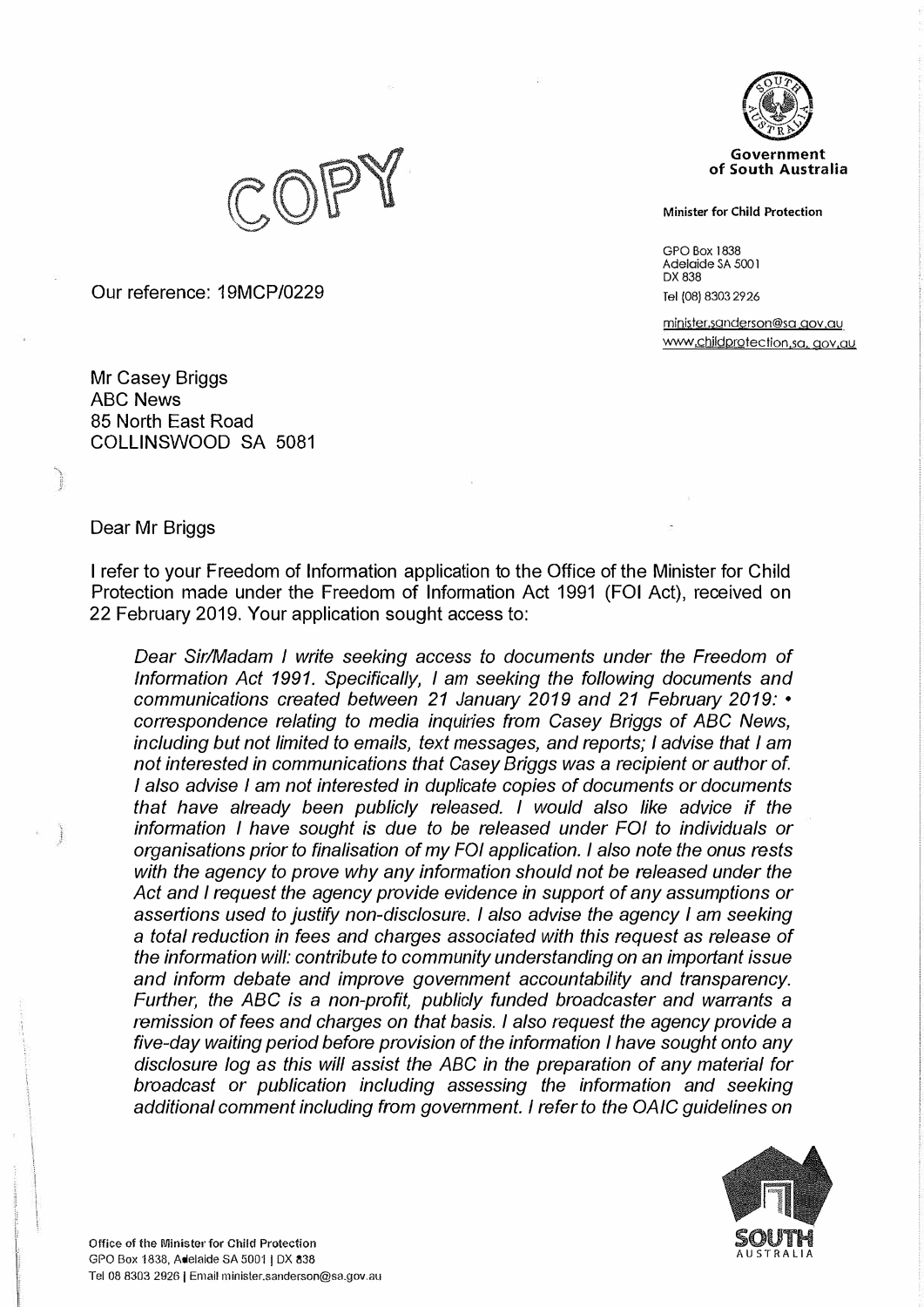*this issue and request that if the agency ignores these guidelines that detailed reasons why be provided. If I can assist with the processing of my request, including negotiation of scope, please do not hesitate to contact me by phone or email.* 

A search was conducted for documents held by the Office of the Minister for Child Protection and *four* documents were identified as falling within the scope of your request.

I have determined to partially release four documents.

## **Document One, Two, Three and Four**

*Partial Access* 

*Clause 6* - *Documents affecting personal affairs*

These documents to be released in part contain the mobile phone number and email addresses of the officers involved that are partially exempt from release. Clause 6(1) of the FOi Act states:

## **6-Documents affecting personal affairs**

- (1) A document is an exempt document if it contains matter the disclosure of which would involve the unreasonable disclosure of information concerning the personal affairs of any person (living or dead).
- (2) A document is an exempt document if it contains allegations or suggestions of criminal or other improper conduct on the part of a person (living or dead) the truth of which has not been established by judicial process and the disclosure of which would be unreasonable.
- (3) A document is not an exempt document by virtue of subclause (1) or (2) merely because it contains information concerning the person by or on whose behalf an application for access to the document is made.
- (3a) A document is an exempt document if it contains matter-
	- (a) consisting of information concerning a person who is presently under the age of 18 years or suffering from mental illness, impairment or infirmity or concerning such a person's family or circumstances, or information of any kind furnished by a person who was under that age or suffering from mental illness, impairment or infirmity when the information was furnished; and
	- (b) the disclosure of which would be unreasonable having regard to the need to protect that person's welfare.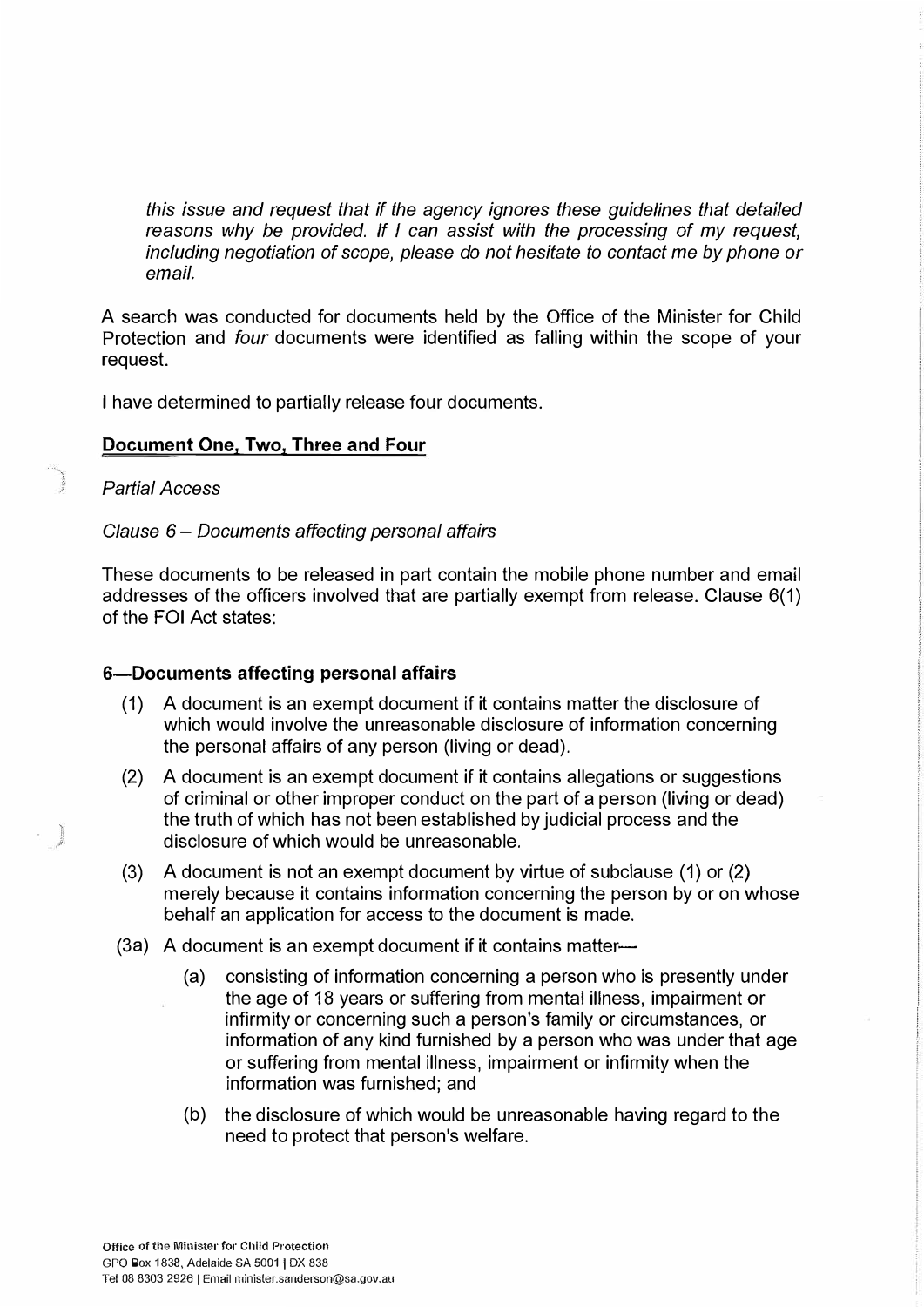## **Document Two**

## **Partial Access**

## Clause 6 – Documents affecting personal affairs

In considering the personal affairs clause in this particular instance, I consider the need for quardians of children to not be disclosed, specifically, that the children they care for are not identified.

## Clause 12 – Documents the subject of secrecy provisions

Included below is an excerpt from the FOI Act 1991, which pertains to this clause:

- (1) A document is an exempt document if it contains matter the disclosure of which would constitute an offence against an Act.
- (2) A document is not an exempt document by virtue of this clause unless disclosure of the matter contained in the document, to the person by or on whose behalf an application for access to the document is made, would constitute such an offence.

As the disclosure of information pertains to personal information obtained in the course of performing functions under the Children and Youth People (Safety) Act 2017 (CYPS) Act, there is a relevance in the application of this clause of the FOI Act.

I have included below Clause 164, of the CYPS Act 2017:

- (3) Subject to this Act, a person engaged or formerly engaged in the administration, operation or enforcement of this Act must not disclose personal information obtained (whether by that person or otherwise) in the course of performing functions or exercising powers under this Act except
	- a. as required or authorised by or under this Act or any other Act or law; or
	- b. with the consent of the person to whom the information relates; or
	- c. in connection with the administration or enforcement of this or any other Act; or
	- d. for the purposes of referring the matter to a law enforcement agency, or a person or agency exercising official duties under an Act relating to the care or protection of children and young people; or
	- e. to an agency or instrumentality of this State, the Commonwealth or another State or a Territory of the Commonwealth for the purposes of the proper performance of its functions; or
	- f. if the disclosure is reasonably necessary for the protection of the lawful interests of that person. Maximum penalty: \$10 000.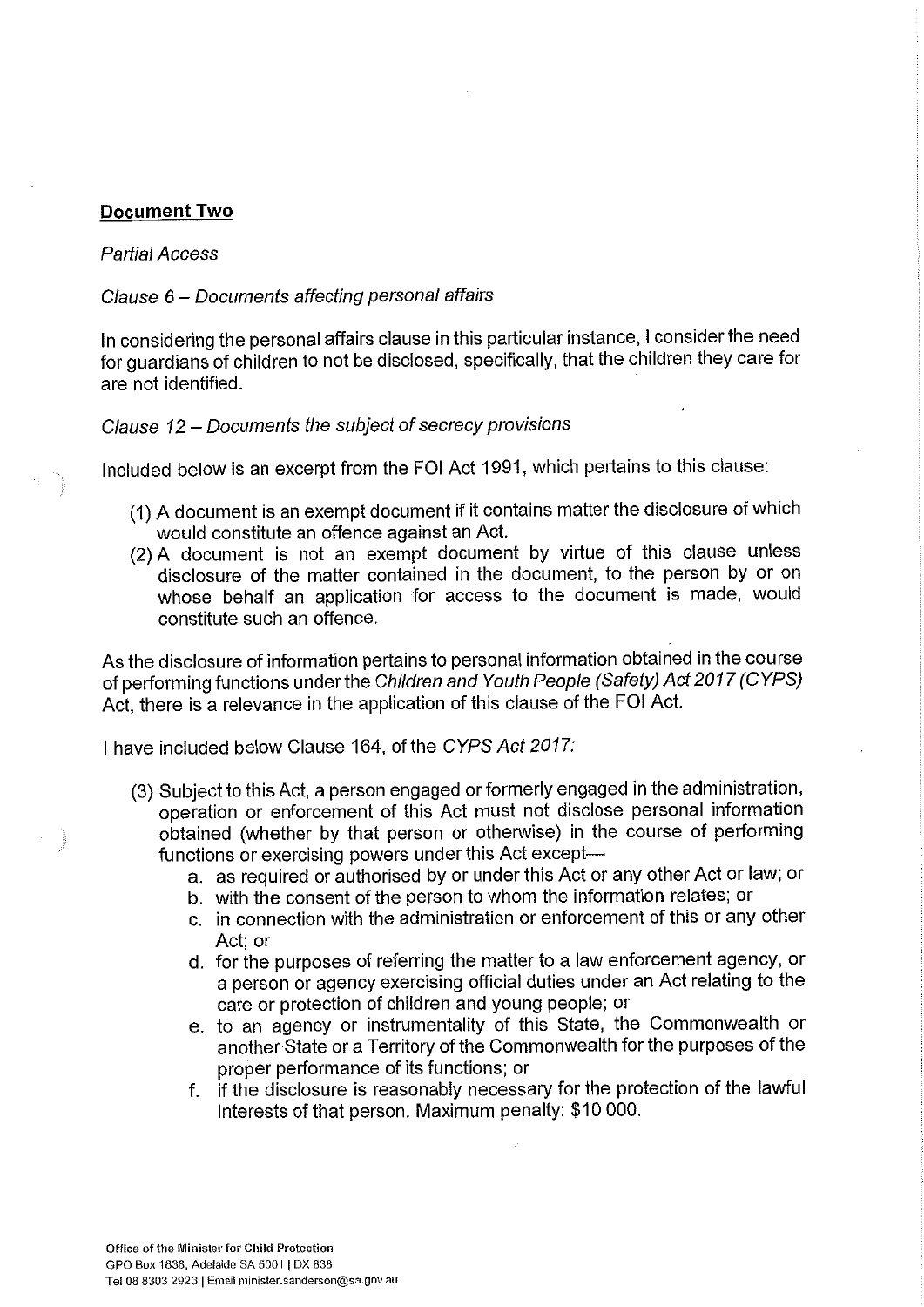- (4) Subsection (1) does not prevent disclosure of statistical or other data that could not reasonably be expected to lead to the identification of any person to whom it relates.
- (5) Information that has been disclosed under subsection (1) for a particular purpose must not be used for any other purpose by- (a) the person to whom the information was disclosed; or (b) any other person who gains access to the information (whether properly or improperly and whether directly or indirectly) as a result of that disclosure. Maximum penalty: \$10 000.
- (6) The regulations may make further provision in respect of the disclosure of information obtained in the course of the administration of this Act.

As such, this component of Document 2 is not able to be disclosed due to the release being a likely breach of this section of the Act.

Please be aware that in accordance with Department of the Premier and Cabinet Circular PC045, Disclosure Logs for Non-Personal Information Released through Freedom of Information, this agency is required to publish a log of all non-personal information released under the FOI Act.

There are no costs levied for the processing of your application.

If you have any questions regarding this determination, please contact me on telephone (08) 8303 2023.

If you are dissatisfied with this determination, you can seek an Internal Review by writing to the Hon Rachel Sanderson MP, Minister for Child Protection as the Principal Officer. Your request should be sent within 30 days of receipt of this letter.

I have also enclosed a copy of your rights to review and appeal this determination, which explains your review options.

Yours sincerely

ABE EGY

Damian Leach **ACCREDITED FREEDOM OF INFORMATION OFFICER** 

 $\mathcal{Z}\!\mathcal{Z}$  March 2019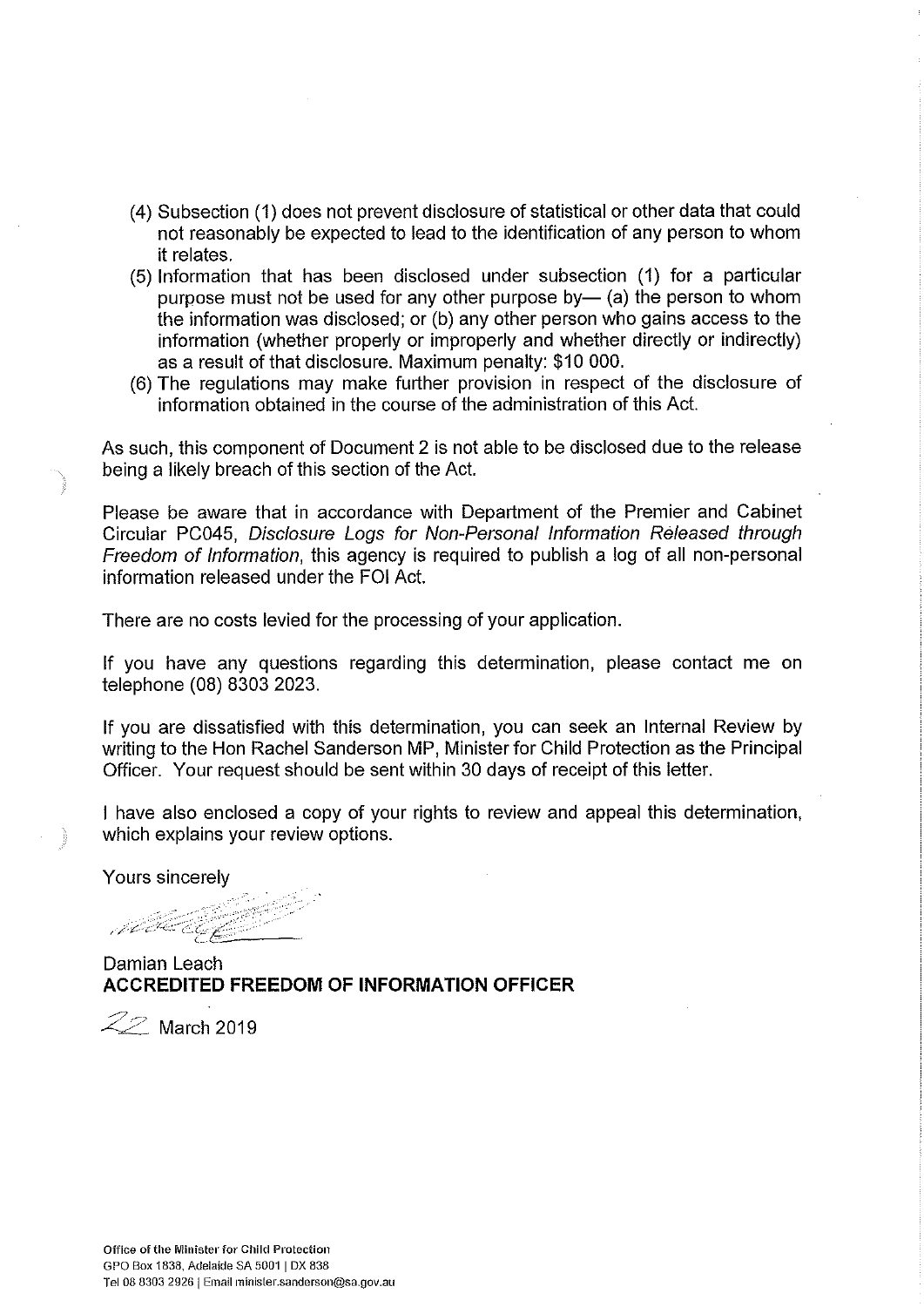SCHEDULE OF DOCUMENTS

 $\frac{1}{2}$ 

| $\frac{1}{2}$ | <b>Item   Dated</b>                           | Author                                    | Recipient         | <b>Title/Description</b>                                               | Determination   |
|---------------|-----------------------------------------------|-------------------------------------------|-------------------|------------------------------------------------------------------------|-----------------|
|               | 22/1/2019                                     | Stokes<br><b>Katrina</b>                  | Penny Pratt (DCP) | Fwd: ABC enquiry - foster care   Partial Release<br>nome modifications |                 |
|               | $\frac{11111$ am<br>22/1/2019                 | <b>Stokes</b><br>(DPC)<br>Katrina         | Penny Pratt (DCP) | modifications to foster homes<br>Fwd: ABC enquiry                      | Partial Release |
|               | $\frac{12:05 \text{pm}}{22/1/2019}$<br>3.52pm | <b>Stokes</b><br>(DPC)<br>Katrina<br>DPC) | Penny Pratt (DCP) | Fw: ABC enquiry - modifications   Partial Release<br>to foster homes   |                 |
|               | 23/1/2019<br>$5.21$ pm                        | <b>Stokes</b><br>Katrina<br>DPC)          | Penny Pratt (DCP) | RE: FYI (Additional questions Partial Release<br>from ABC journo)      |                 |

 $\frac{1}{2}$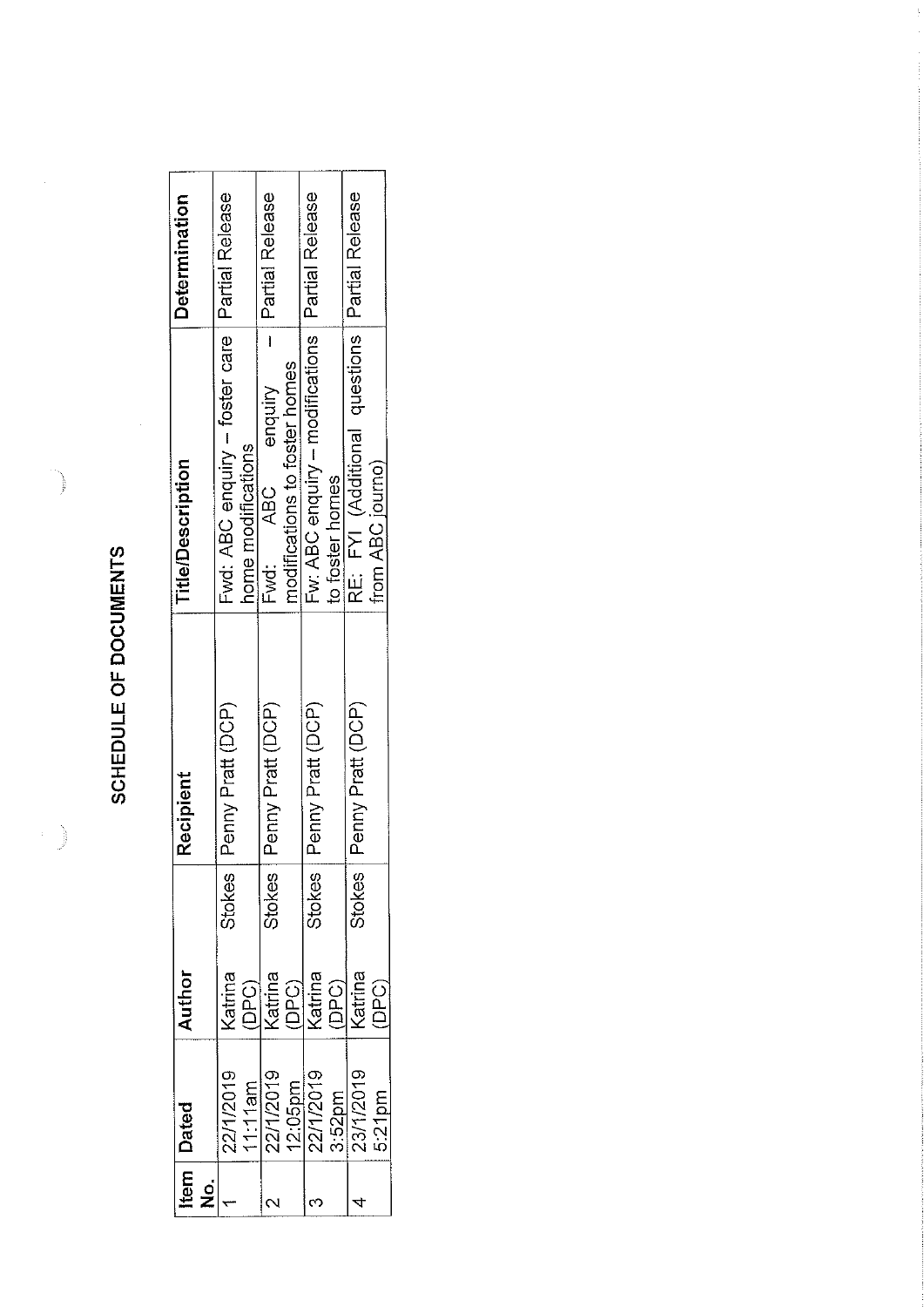| From:    |  |
|----------|--|
| Sent:    |  |
| To:      |  |
| Subject: |  |

Stokes, Katrina (DPC) Tuesday, 22 January 2019 11:11 AM Pratt, Penny (DCP) Fwd: ABC enquiry - foster care home modifications

FYI issue today

Media Advisor Office of the Premier of South Australia Sent from my iPhone

Begin forwarded message:

From: "Kolar, Sarah (DCP)" <Sarah.Kolar2@sa.gov.au> Date: 22 January 2019 at 11:07:27 am ACDT To: "Stokes, Katrina (DPC)" Clause 6 Subject: FW: ABC enquiry - foster care home modifications

FYI I'm looking into this. Ill speak to you in a bit.

Sarah Kolar Manager, Media and Digital Department for Child Protection | Level 1 East, 31 Flinders Street, Adelaide SA 5000 | DX 214 t (08) 8226 1095 e sarah.kolar2@sa.gov.au w www.childprotection.sa.gov.au <u> Clause 6 </u>

Facebook | Twitter | Linkedin



Government of South Australia Department for Child Protection.

For all children and you connected and emport

This email may contain confidential information, which also may be legally privileged. Only the intended recipient(s) may access, use, distribute or copy this email. If this email is received in error, please inform the sender by return email and delete the original. If there are doubts about the validity of this message, please contact the sender by telephone. It is the recipient's responsibility to check the email and any attached files for viruses.

Please consider the environment before printing my email.

From: Casey Briggs [mailto:Briggs.Casey@abc.net.au] Sent: Tuesday, 22 January 2019 11:04 AM To: DCP:Media Mailbox Subject: ABC enquiry - foster care home modifications

Hi there - Casey Briggs from ABC News in Adelaide here.

As I just mentioned on the phone - I have heard some Information that the state government has directed that modifications to foster carer homes that would allow the carers to accommodate more children in care are no longer being supported.

Is this the case, and was it at the direction of the minister? What is the reasoning for that?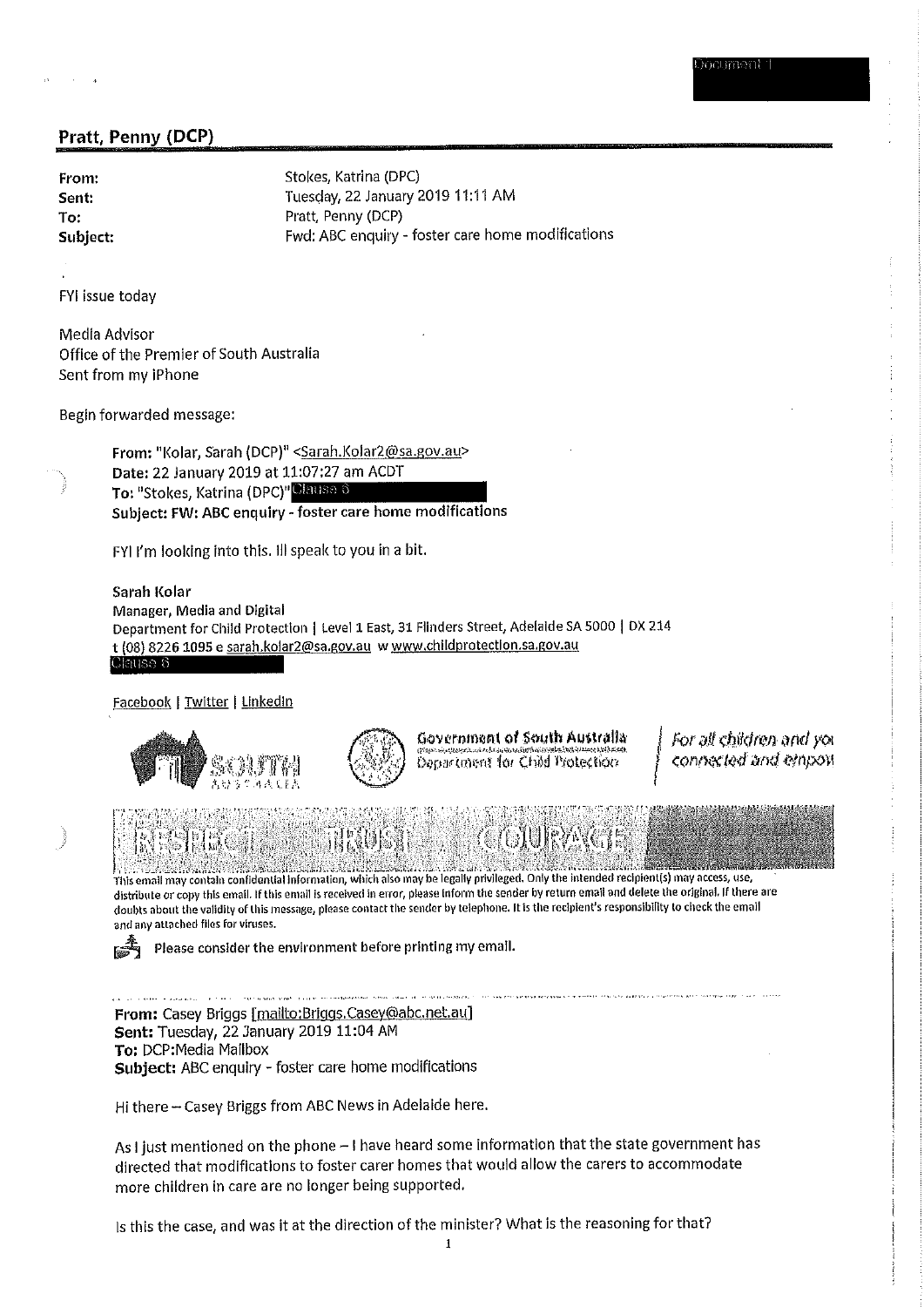

I also have a couple of follow up related questions that I'm hoping you can help me with:

- How regularly were home modifications being supported, and at what expense?
- Wouldn't minor home modifications to homes to accommodate extra children in care be  $\bullet$ cheaper than having them in residential or commercial care?

Hoping to hear back from you by 4pm today if possible.

Thanks Casey



Please consider the environment before printing this e-mail.

The information contained in this email and any attachment is confidential and may contain legally privileged or copyright material. It is intended only for the use of the addressee(s). If you are not the intended recipient of this email, you are not permitted to disseminate, distribute or copy this email or any attachments. If you have received this message in error, please notify the sender immediately and delete this email from your system. The ABC does not represent or warrant that this transmission is secure or virus free. Before opening any attachment you should check for viruses. The ABC's liability is limited to resupplying any email and attachments.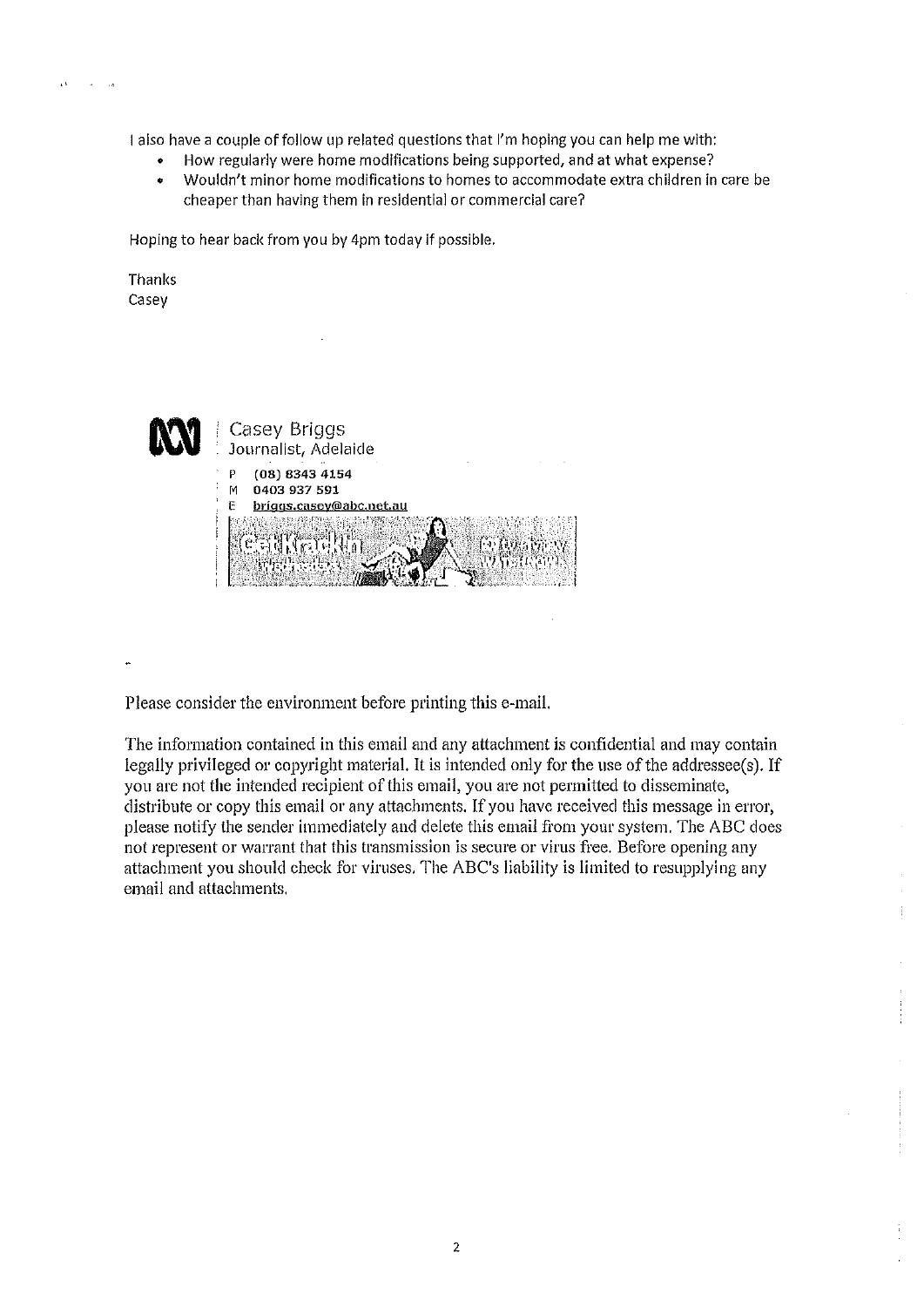From: Sent: To: Subject: Stokes, Katrina (DPC) Tuesday, 22 January 2019 12:05 PM Pratt, Penny (DCP) Fwd: ABC enquiry - modifications to foster homes

FYI - specific Q to the Minister from ABC below.

I'll speak to Sarah, not for tonight's news so we have a day to get something together.

#### I said, if this particular Clause 6, Clause 1 case involves a particular carer, DCP needs to know the name in order to provide a specific response for the story to be balanced.

Keep you posted!

Media Advisor Office of the Premier of South Australia Sent from my iPhone

Begin forwarded message:

From: Casey Briggs <Briggs.Casey@abc.net.au> Date: 22 January 2019 at 12:00:47 pm ACDT To: Clause 6

Subject: ABC enquiry - modifications to foster homes

Hi Katrina - thanks for the chat.

As I just mentioned on the phone - here are the basic questions I'm trying to get an answer to at this stage:

- Has the government directed that funding is no longer to be provided for building works on  $\bullet$ foster carers' homes to accommodate the placement of children in care? Why?
- How often was the state government funding these works, and how much has historically  $\bullet$ been spent on it?
- Wouldn't a moderate cost to add a bedroom to a foster carer's home end up much cheaper  $\bullet$ in the long run than having the child in residential or commercial care?
- The government wants to further grow the number of placements in family based care  $\bullet$ wouldn't this hurt that strategy?

As I mentioned - I am still newsgathering and yet to conduct interviews, at this stage I am attempting to ascertain if there has been a policy change and what the rationale is for this.

As discussed - I may come back to you again if I learn more.

Thanks Casey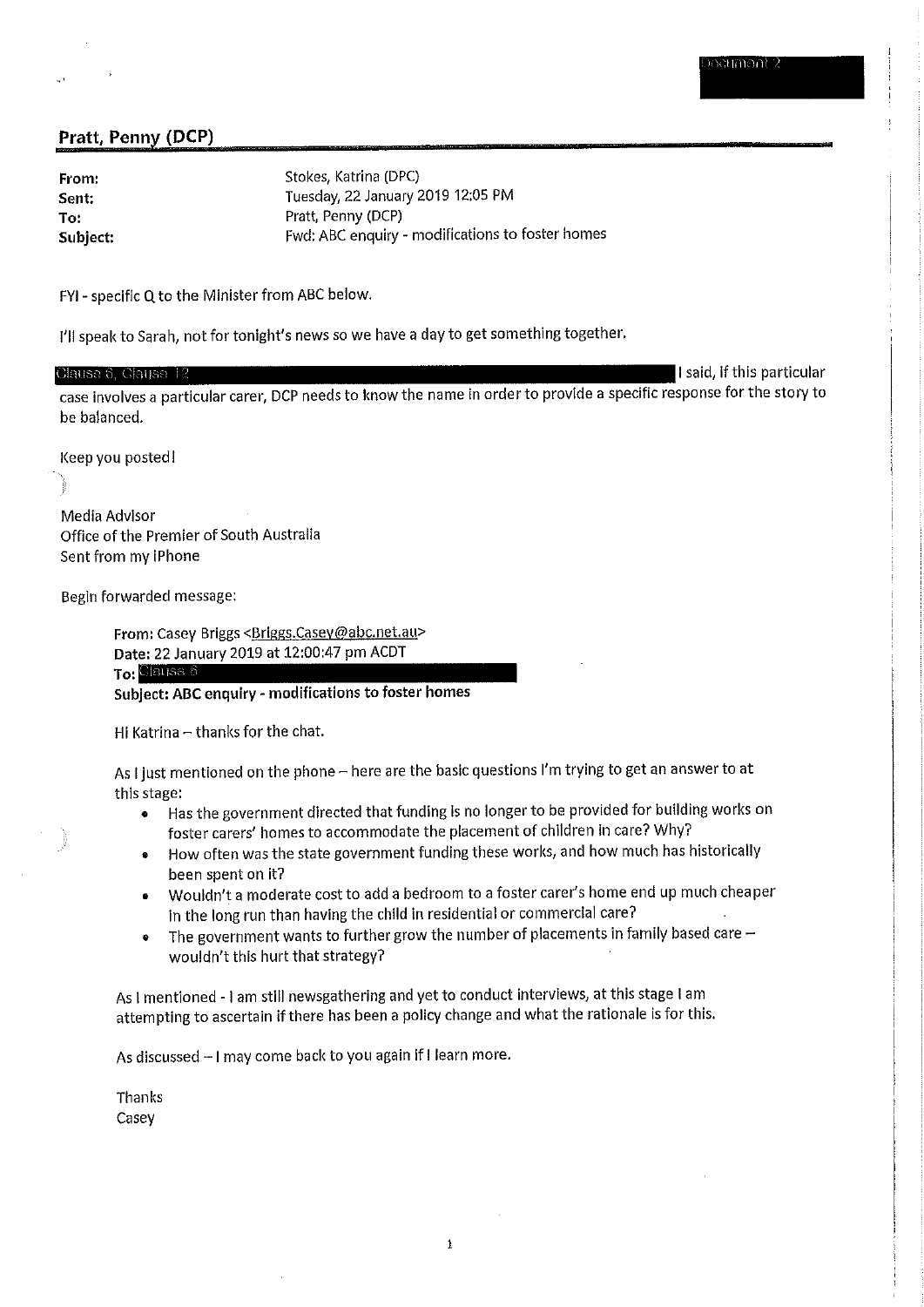

Please consider the environment before printing this e-mail.

The information contained in this email and any attachment is confidential and may contain legally privileged or copyright material. It is intended only for the use of the addressee(s). If you are not the intended recipient of this email, you are not permitted to disseminate, distribute or copy this email or any attachments. If you have received this message in error, please notify the sender immediately and delete this email from your system. The ABC does not represent or warrant that this transmission is secure or virus free. Before opening any attachment you should check for viruses. The ABC's liability is limited to resupplying any email and attachments.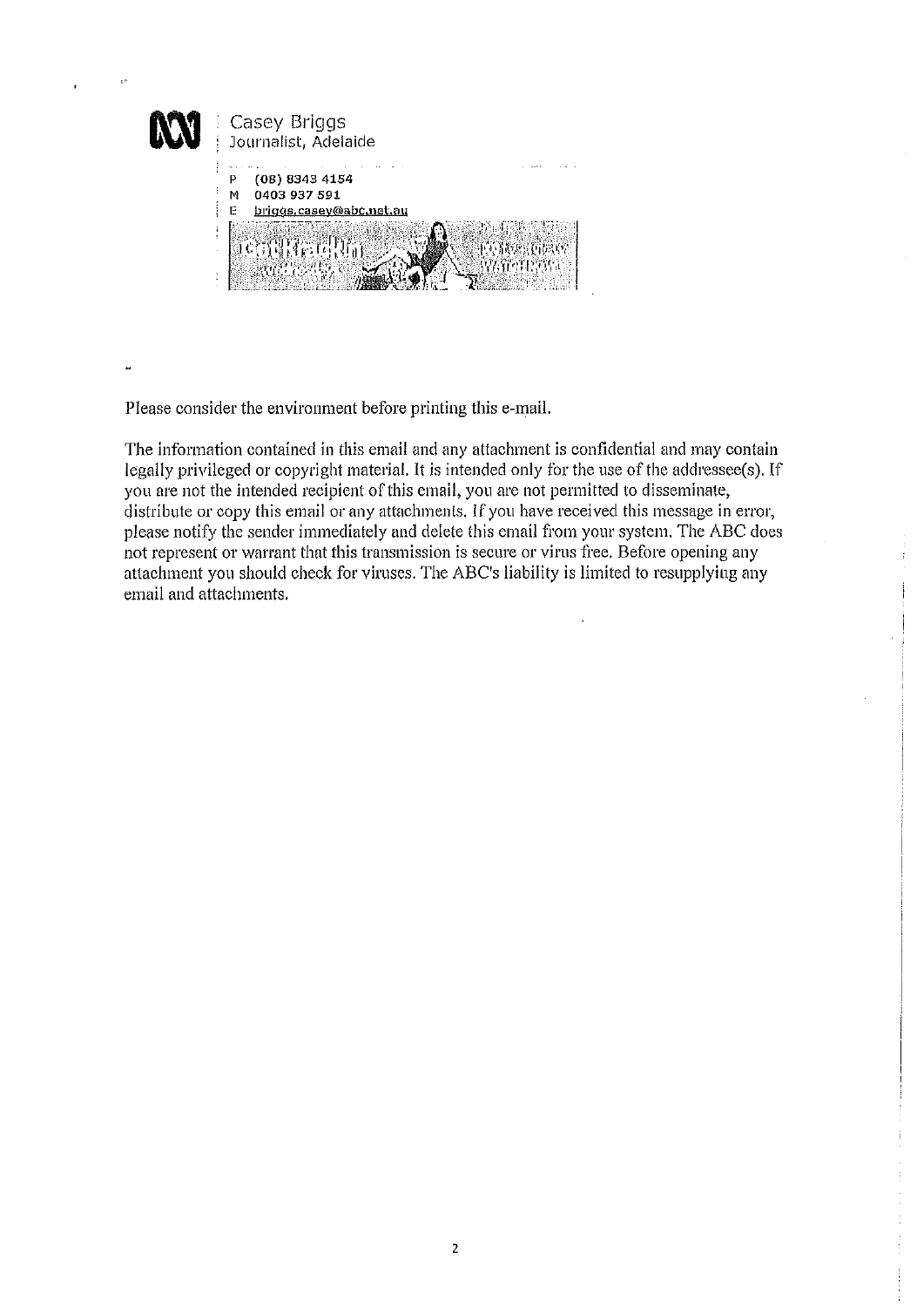From: Sent: To: Subject: Stokes, Katrina (DPC) Tuesday, 22 January 2019 3:52 PM Pratt, Penny (DCP) FW: ABC enquiry - modifications to foster homes

Below is Cathy T's response for the ABC.

To be discussed.

From: Kolar, Sarah (DCP) Sent: Tuesday, 22 January 2019 3:41 PM To: Stokes, Katrina (DPC) Clause 6 Subject: RE: ABC enquiry - modifications to foster homes

Jere's our proposed response:

In limited circumstances where there are exceptional needs, the Department for Child Protection can provide additional resources to help support children, families and carers.

These requests are considered by the department on a case-by-case basis and can include things such as funding for home modifications to support a child with a disability or special needs.

The department is grateful for the valuable commitment our foster and kinship carers make to providing a safe and loving home for vulnerable children and young people, and where needed, provides additional support for these families.

Sarah Kolar Manager, Media and Digital Department for Child Protection | Level 1 East, 31 Flinders Street, Adelaide SA 5000 | DX 214 t (08) 8226 1095 e sarah.kolar2@sa.gov.au w www.childprotection.sa.gov.au Clause 6

Facebook | Twitter | Linkedin





Government of South Australia Department for Child Protection

For all children and young pec connected and empowered to

This email may contain confidential information, which also may be legally privileged. Only the intended recipient(s) may access, use, distribute or copy this email. If this email is received in error, please inform the sender by return email and delete the original. If there are doubts about the validity of this message, please contact the sender by telephone. It is the recipient's responsibility to check the email and any attached files for viruses.

Please consider the environment before printing my email.

From: Stokes, Katrina (DPC) Sent: Tuesday, 22 January 2019 12:07 PM To: Kolar, Sarah (DCP) Subject: Fwd: ABC enquiry - modifications to foster homes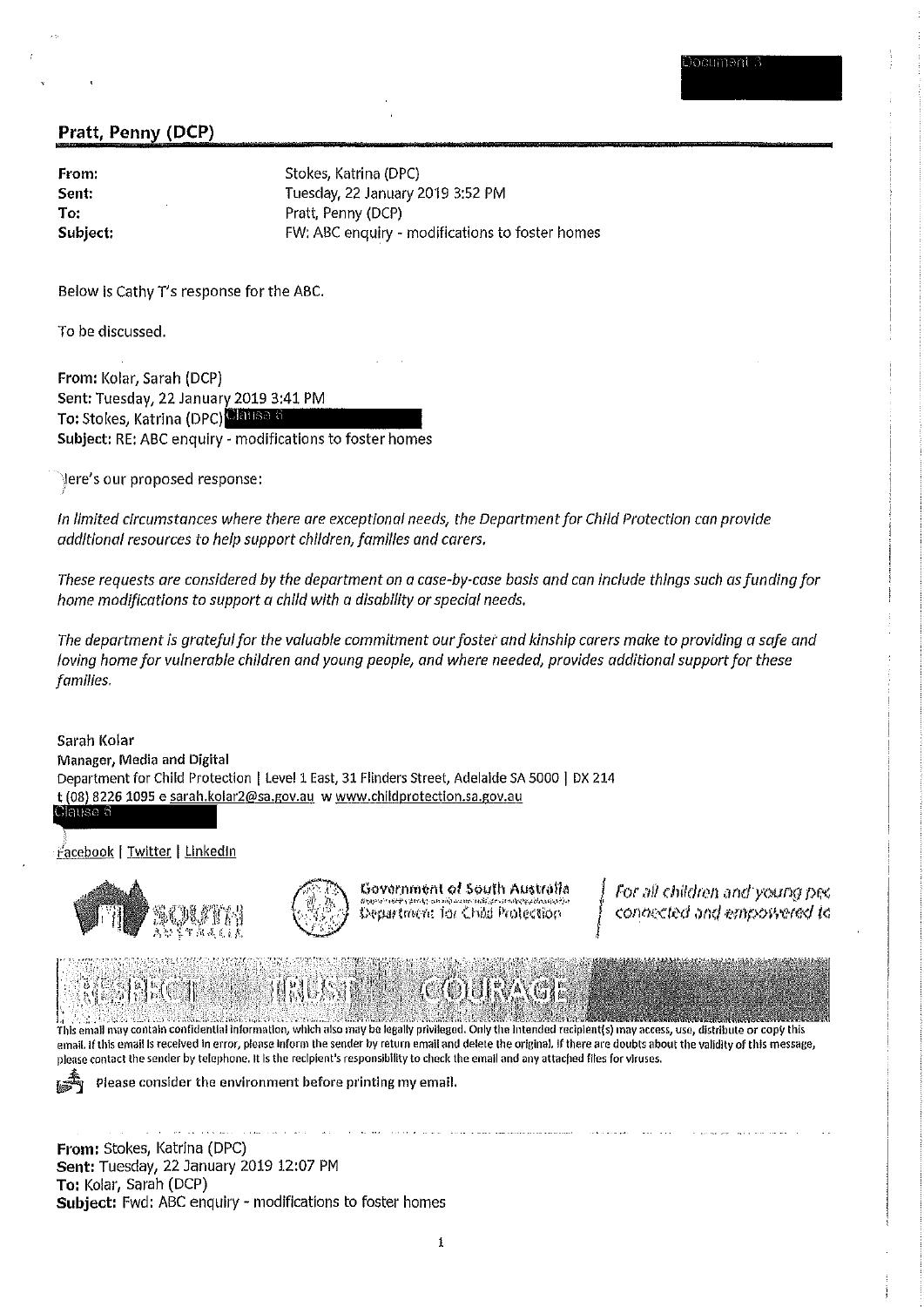Please see below - thank you!

Media Advisor Office of the Premier of South Australia Sent from my iPhone

Begin forwarded message:

From: Casey Briggs <Briggs.Casey@abc.net.au> Date: 22 January 2019 at 12:00:47 pm ACDT To: Clause 6 Subject: ABC enquiry - modifications to foster homes

Hi Katrina - thanks for the chat.

As I just mentioned on the phone - here are the basic questions I'm trying to get an answer to at this stage:

- Has the government directed that funding is no longer to be provided for building works on  $\bullet$ foster carers' homes to accommodate the placement of children in care? Why?
- How often was the state government funding these works, and how much has historically been spent on it?
- Wouldn't a moderate cost to add a bedroom to a foster carer's home end up much cheaper in the long run than having the child in residential or commercial care?
- The government wants to further grow the number of placements in family based care - $\bullet$ wouldn't this hurt that strategy?

As I mentioned - I am still newsgathering and yet to conduct interviews, at this stage I am attempting to ascertain if there has been a policy change and what the rationale is for this.

As discussed - I may come back to you again if I learn more.

Thanks Casey

|   | Casey Briggs<br>Journalist, Adelaide                                |
|---|---------------------------------------------------------------------|
| ٠ | (08) 8343 4154<br>0403 937 591<br>м<br>briggs.casey@abc.net.au<br>F |

Please consider the environment before printing this e-mail.

The information contained in this email and any attachment is confidential and may contain legally privileged or copyright material. It is intended only for the use of the addressee(s). If you are not the intended recipient of this email, you are not permitted to disseminate,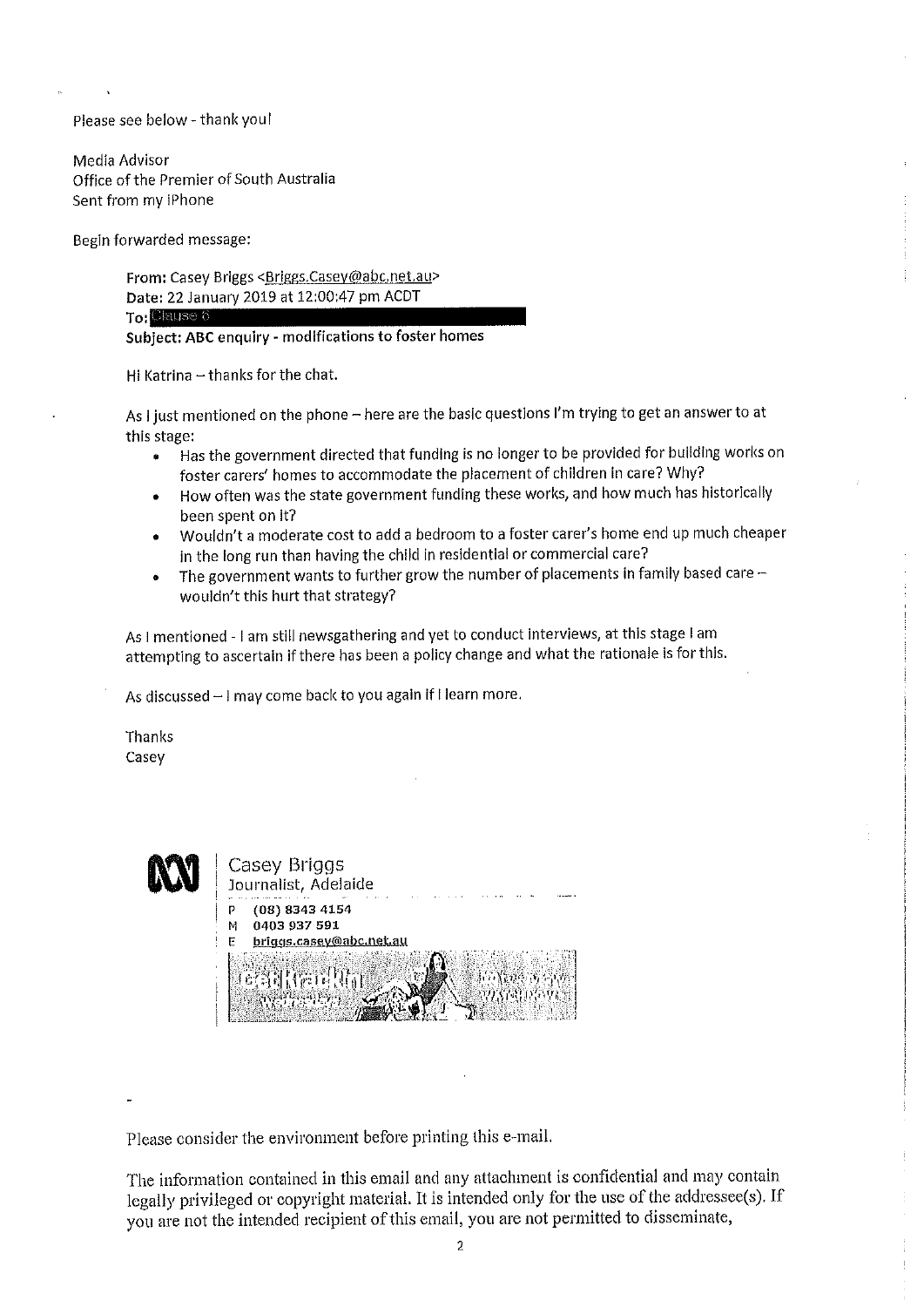distribute or copy this email or any attachments. If you have received this message in error, please notify the sender immediately and delete this email from your system. The ABC does not represent or warrant that this transmission is secure or virus free. Before opening any attachment you should check for viruses. The ABC's liability is limited to resupplying any email and attachments.

 $\hat{\beta}$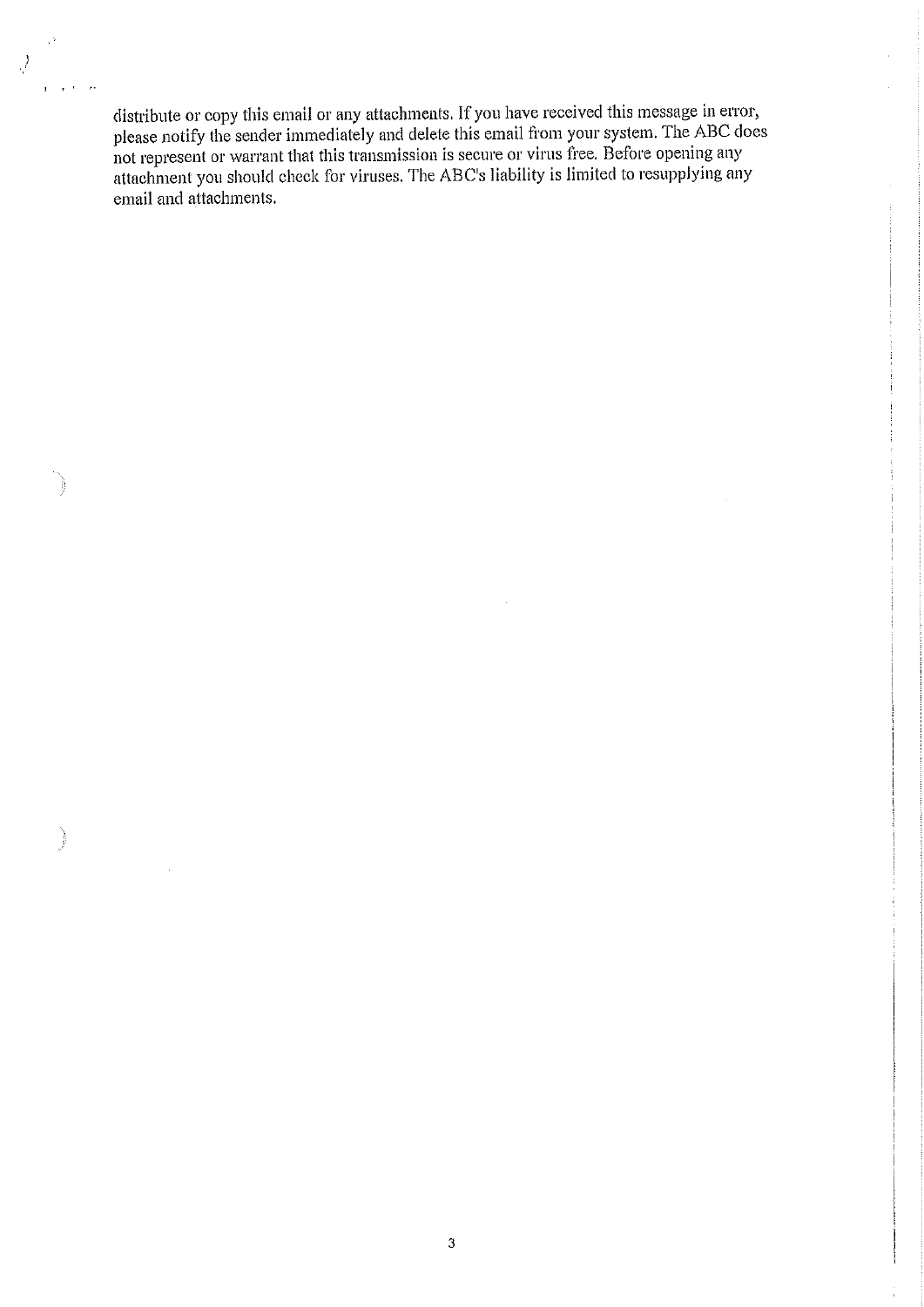From: Sent: To: Subject: Stokes, Katrina (DPC) Wednesday, 23 January 2019 5:21 PM Pratt, Penny (DCP) RE: FYI (Additional questions from ABC journo)

From: Casey Briggs <Briggs.Casey@abc.net.au> Sent: Wednesday, 23 January 2019 5:00 PM

## To: <sup>Clausa 6</sup>

Subject: RE: ABC Response re foster care from Minister Sanderson

Hi Katrina.

Thanks for sending this statement through - as promised, I said I'd get back to you with some more information about the specific allegations that I have heard.

I have spoken to a foster carer who has asked me not to provide their name, but here is an overview of their comments and claims:

- As part of an arrangement to bring a child into their home who is a sibling of a child already in their care the carer had discussed and reached an in-principle agreement for DCP to provide a transportable structure for the house that would serve as an extra bedroom.
- A quote was obtained for this room, putting it at a cost of around \$25,000, and a DCP officer assessed the financial capacity of the carer to self fund the room.
- . The idea was for this structure to be put in place before the child moved in to the home but this did not happen.
- The proposal was escalated for approval within the department but this did not occur.
- The carer was told that a directive had been made that funding of this nature was no longer to be provided to foster carers.
- It has left a foster child under the age of nine sleeping in a bunk bed which is not supposed to happen. The department is aware of this, and it was supposed to be only a temporary arrangement.
- They have spoken to other foster carers who have also discovered arrangements like this are no longer being made.

Additionally, the opposition says that:

- They've been told it is a directive from the government and from the minister to remove this support.  $\bullet$
- Several foster carers have found out about this decision from DCP officers on the phone and were told they were no longer eligible for assistance of this nature.
- . In some cases officers have later rung the foster carers back to ask them not to tell anyone about the policy change as they weren't supposed to share that information.
- They say this flies in the face of the government's stated commitment to increase the number of foster  $\bullet$ carers in the system.

The questions I have are as follows:

- In this case, why wasn't the support provided?
- Wouldn't a one-off \$25,000 expenditure on a transportable room be more cost-effective and more likely to lead to a positive outcome for the child - than having them in residential or commercial care?
- Has the government decided to end or reduce support to foster carers to make modifications to their home to accommodate the placement of children?
- Has the government decided to end or reduce financial support for other purposes to assist the placement of children, such as to purchase beds, cars, or other items?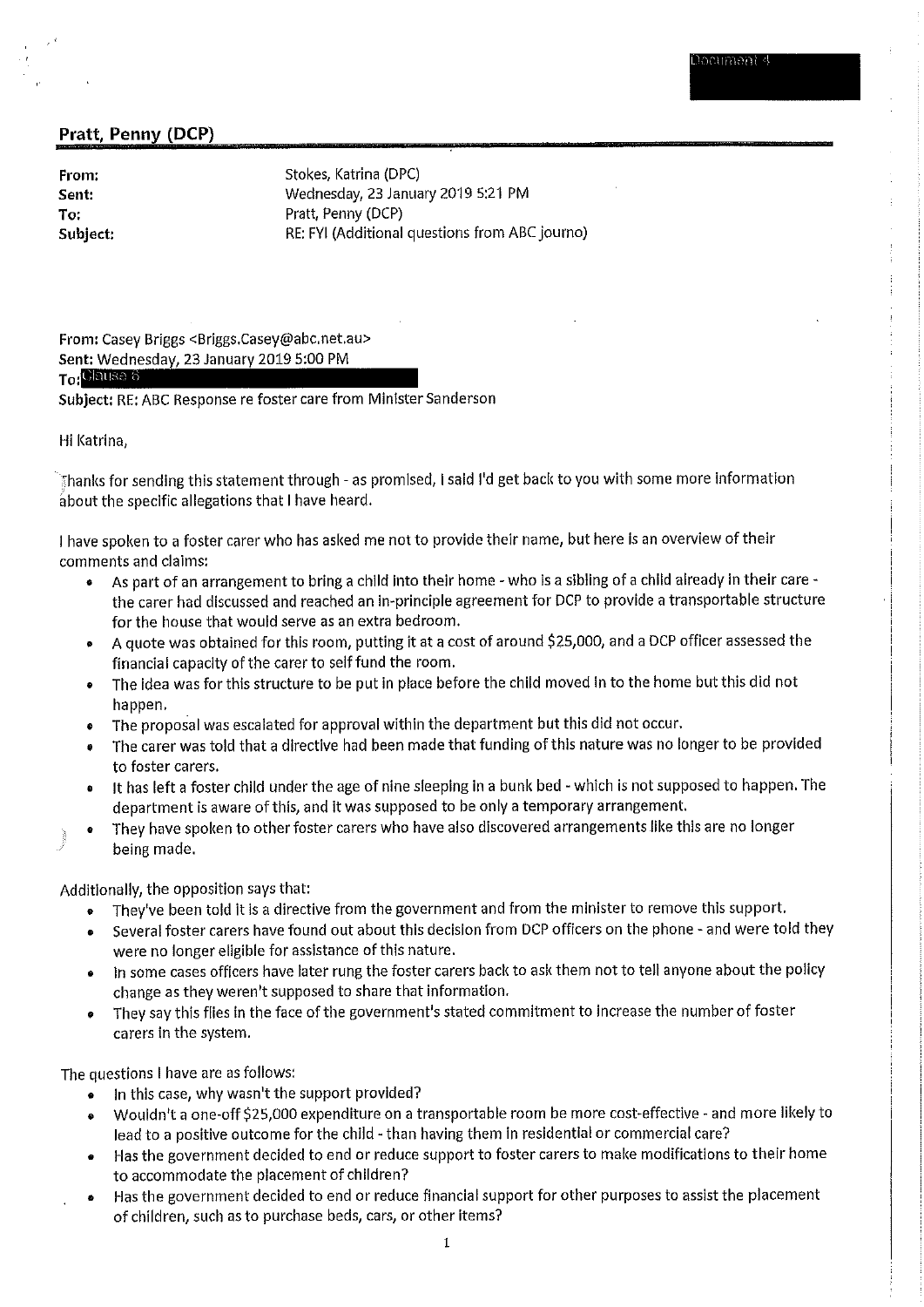If support of this nature has not been ended, is the government trying to reduce the number of cases where this additional support is provided?

Is Minister Rachel Sanderson available at all this week for a TV interview? We can be flexible and make it work any day between Thursday and Saturday, or even Sunday at a pinch.

Failing that, my deadline for a written statement responding to the above questions is Saturday afternoon,

**Thanks** Casey

From: Stokes, Katrina (DPC) Clause 6 Sent: Wednesday, 23 January 2019 2:20 PM To: Casey Briggs <Briggs.Casey@abc.net.au> Subject: RE: ABC Response re foster care from Minister Sanderson

Hi Casey,

Please see background and our response below regarding your interview with the foster carer.

#### Background:

Previous applications for new houses and large-scale renovations have been made and rejected by the Department in previous vears.

#### From Minister for Child Protection Rachel Sanderson:

I support the Department for Child Protection's current practice of providing additional support to children, families and carers on a case-by-case basis.

As the state's first dedicated Minister for Child Protection, I am committed to nurturing and improving our relationships with our selfless and hardworking foster and kinship carers, as well as our dedicated staff.

Protecting South Australia's most vulnerable children is an absolute priority of the Liberal Government and we are working hard to fix the system. However, given the legacy left by Labor, fixing the system will take time,

## Katrina Stokes

Media Adviser Office of the Premier of South Australia



Office of the Premier of South Australia

Level 15, State Administration Centre, 200 Victoria Square Adelaide ¶Clause 6 **E:**Clause W: www.premier.sa.gov.au

Information contained in this e-mail message may be confidential and may also be the subject of legal professional privilege or public interest immunity. If you are not the intended recipient, any use, disclosure or copying of this document is unauthorised.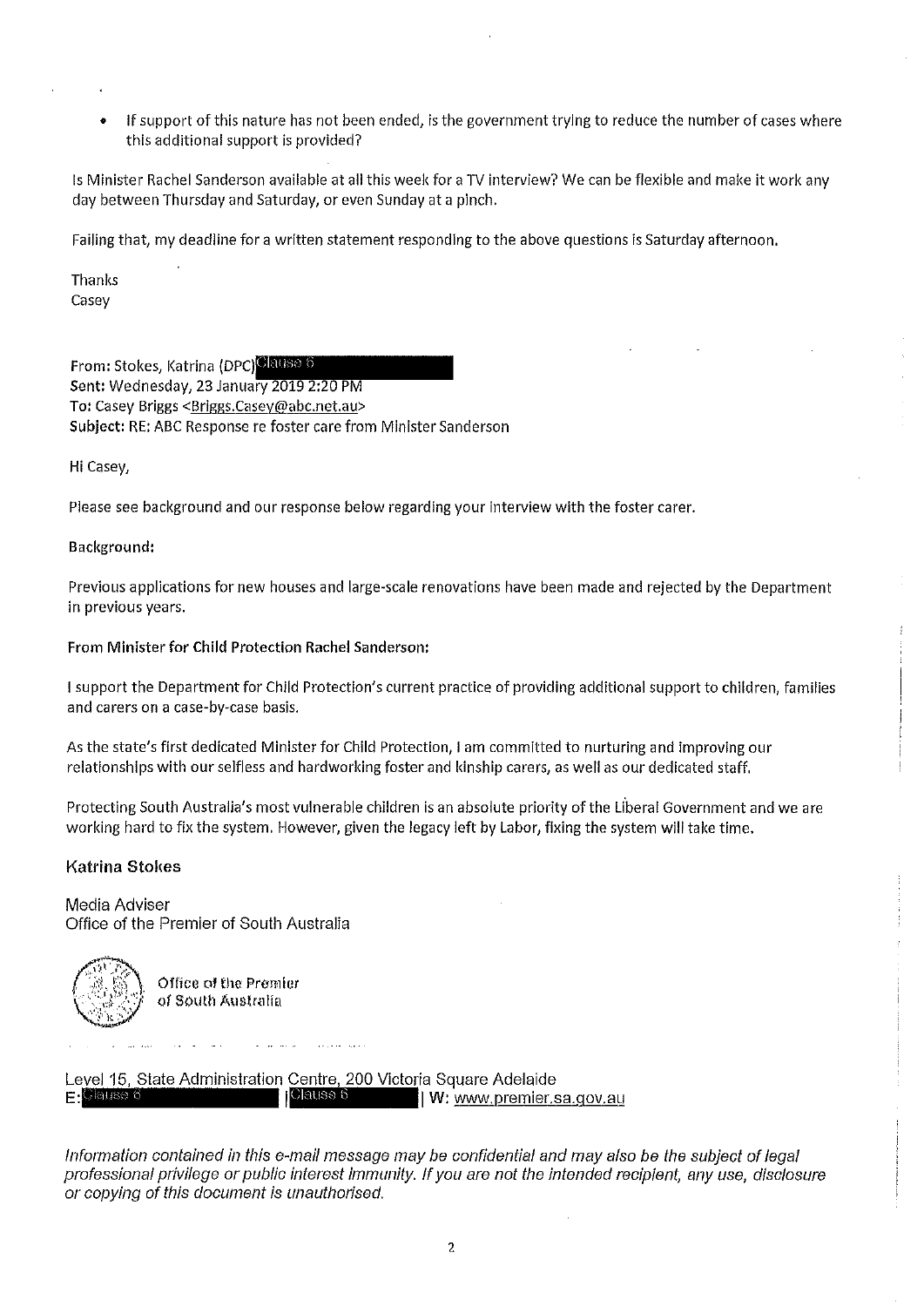Please consider the environment before printing this e-mail.

The information contained in this email and any attachment is confidential and may contain legally privileged or copyright material. It is intended only for the use of the addressee(s). If you are not the intended recipient of this email, you are not permitted to disseminate, distribute or copy this email or any attachments. If you have received this message in error, please notify the sender immediately and delete this email from your system. The ABC does not represent or warrant that this transmission is secure or virus free. Before opening any attachment you should check for viruses. The ABC's liability is limited to resupplying any email and attachments.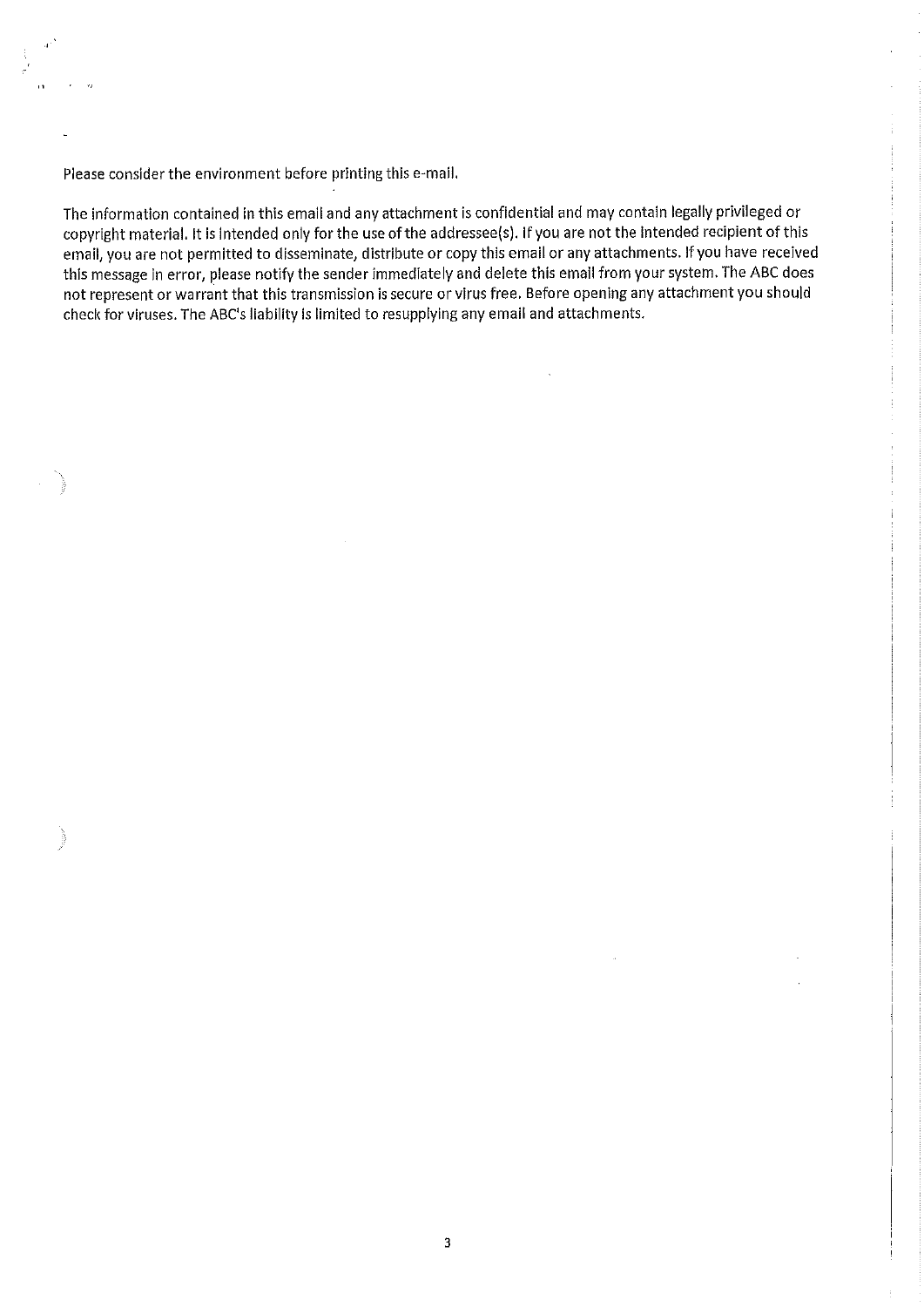## **FOI FACT SHEET**

## Your Rights to Review and Appeal

South Australian Freedom of Information Act 1991

Please read the information in this fact sheet before completing the attached application form

#### **INTERNAL REVIEW**

If you are unhappy with a determination made by an agency (includes South Australian State Government Agency, Local Government Council or University) under the Freedom of *Information Act 1991* (FOI Act) in relation to:

- a freedom of information (FOI) application for access to a document, or
- an FOI application for amendment to your personal records

in most cases, you are entitled to apply for an Internal Review of that determination.

#### **Request an Internal Review**

An Internal Review must be lodged within 30 calendar days of you receiving advice of a determination that you are unhappy with.

Applications must be made in writing in accordance with Section 29 or Section 38 of the FOI Act or using the attached FOI Application Form for Internal Review of a Determination (Internal Review Form).

An Internal Review application must be made to the Principal Officer of the agency that made the determination you are seeking to have reviewed.

#### How much does an Internal Review cost?

There is an application fee of \$35.00 that must be paid when you lodge your Internal Review application if your review request is for access to documents.

There is no application fee for an Internal Review of an FOI application for amendment to your personal records.

Agencies generally accept payment by cash, money order or cheque. If you would like to pay by credit card you will need to ask the agency if they are able to accept credit card payments.

If, as a result of an Internal Review an agency changes or reverses a determination so that access to a document is, or will be, given, the agency will refund the Internal Review application fee paid by the applicant, where applicable.

#### What if I have a concession card or can't afford to pay?

If you are the holder of a current concession card or if you can satisfy the agency that the payment of the application fee would cause financial hardship, the agency must waive or remit (reduce or refund) it.

If you are a concession cardholder you will need to provide evidence e.g. attach a copy of your concession card when you make the application. Alternatively you will need to give written reasons as to why the payment of a fee would cause you financial hardship.

## How long does an Internal Review take?

You will be advised of the outcome of your Internal Review application within 14 calendar days of it being received by the agency.

If the agency does not deal with your Internal Review application within 14 calendar days (or you remain unhappy with the outcome of the Internal Review) you are entitled to an External Review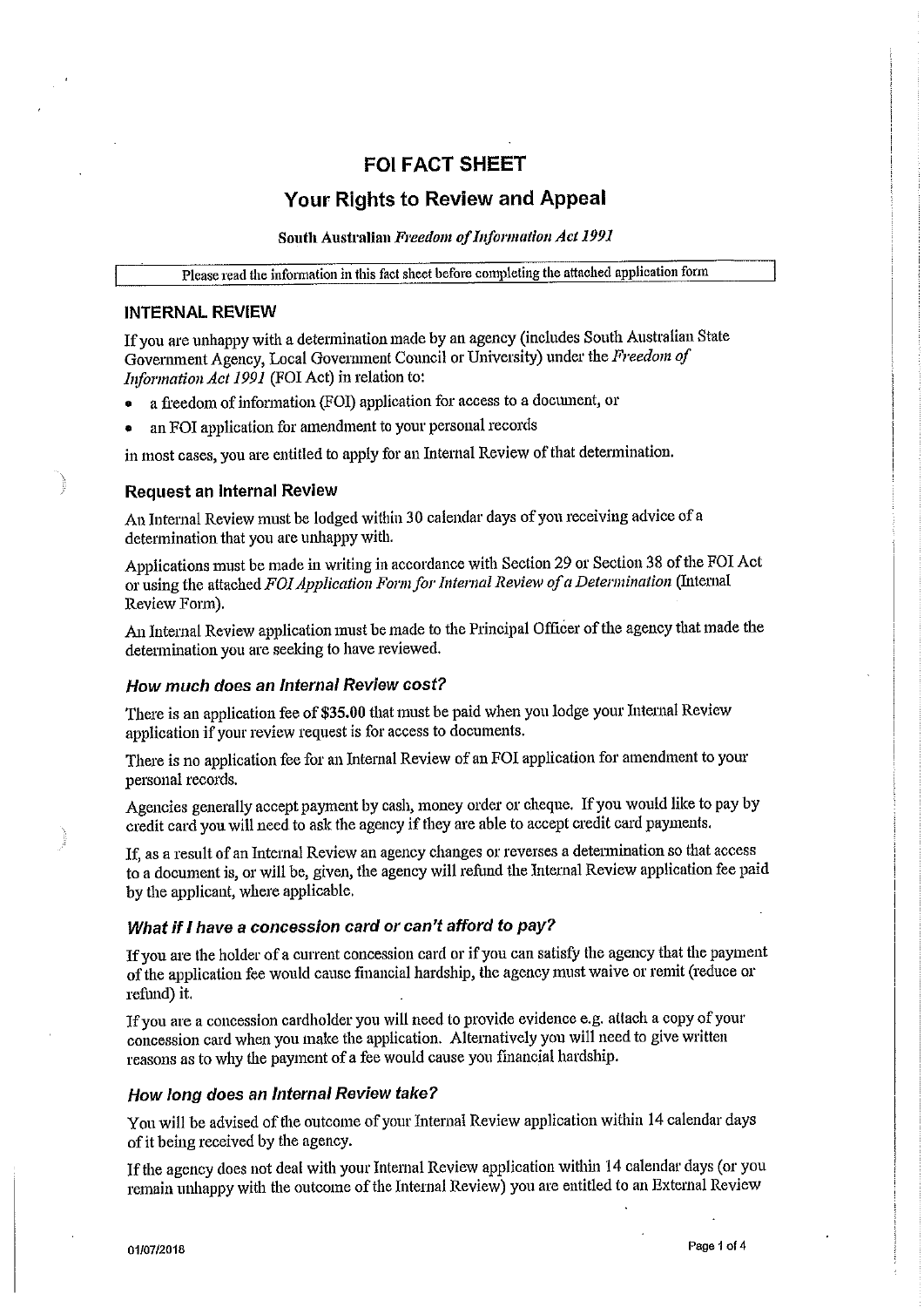by the Ombudsman SA. Alternatively you may apply for a review by the South Australian Civil and Administrative Tribunal (SACAT). See the External Review section below.

#### When can't I apply for an Internal Review?

If the original application determination was made by the Principal Officer of an agency rather than another accredited FOI Officer within the agency, you cannot apply for an Internal Review. However, you can apply for an External Review by the Ombudsman SA or apply for a review by SACAT.

#### **EXTERNAL REVIEW**

After an Internal Review has been completed, or where you are unable to apply for an Internal Review, and you are unhappy with the determination, you have the right to apply for an External Review. All applications for External Review should be made to the Ombudsman SA.

#### How long will an External Review take and how much will it cost?

If you wish to make an application for an External Review you must do so within 30 calendar days after being notified of the determination. However, the Ombudsman SA can extend this time limit at their discretion. There is no fee or charge for External Reviews undertaken by the Ombudsman.

| There is a company of the model of the project that is a control of the project of the<br>Contact Details: |  |
|------------------------------------------------------------------------------------------------------------|--|
| the contract of the contract of the contract of the contract of                                            |  |
| Ombudsman SA                                                                                               |  |
| Phone: 8226 8699                                                                                           |  |
| Toll Free: 1800 182 150 (within SA)                                                                        |  |
| Email: <u>ombudsman@ombudsman.sa.gov.au</u>                                                                |  |
|                                                                                                            |  |

#### **REVIEW BY SACAT**

You have a right to apply for a review by SACAT if you are unhappy with:

- a determination not subject to Internal Review  $\bullet$
- an Internal Review determination, or
- $\bullet$ the outcome of a review by the Ombudsman SA.

You must exercise your right of review with SACAT within 30 calendar days after being advised of the above types of determinations or the results of a review.

Any costs will be determined by SACAT, where applicable.

For more information contact SACAT.

بلارين المتحصص والمستشرب الأقارب متألف والمتحدة والمتحدة والمتحدة والمناورة **Contact Details:** South Australian Civil and Administrative Tribunal (SACAT) Phone: 1800 723 767 Email: sacat@sacat.sa.gov.au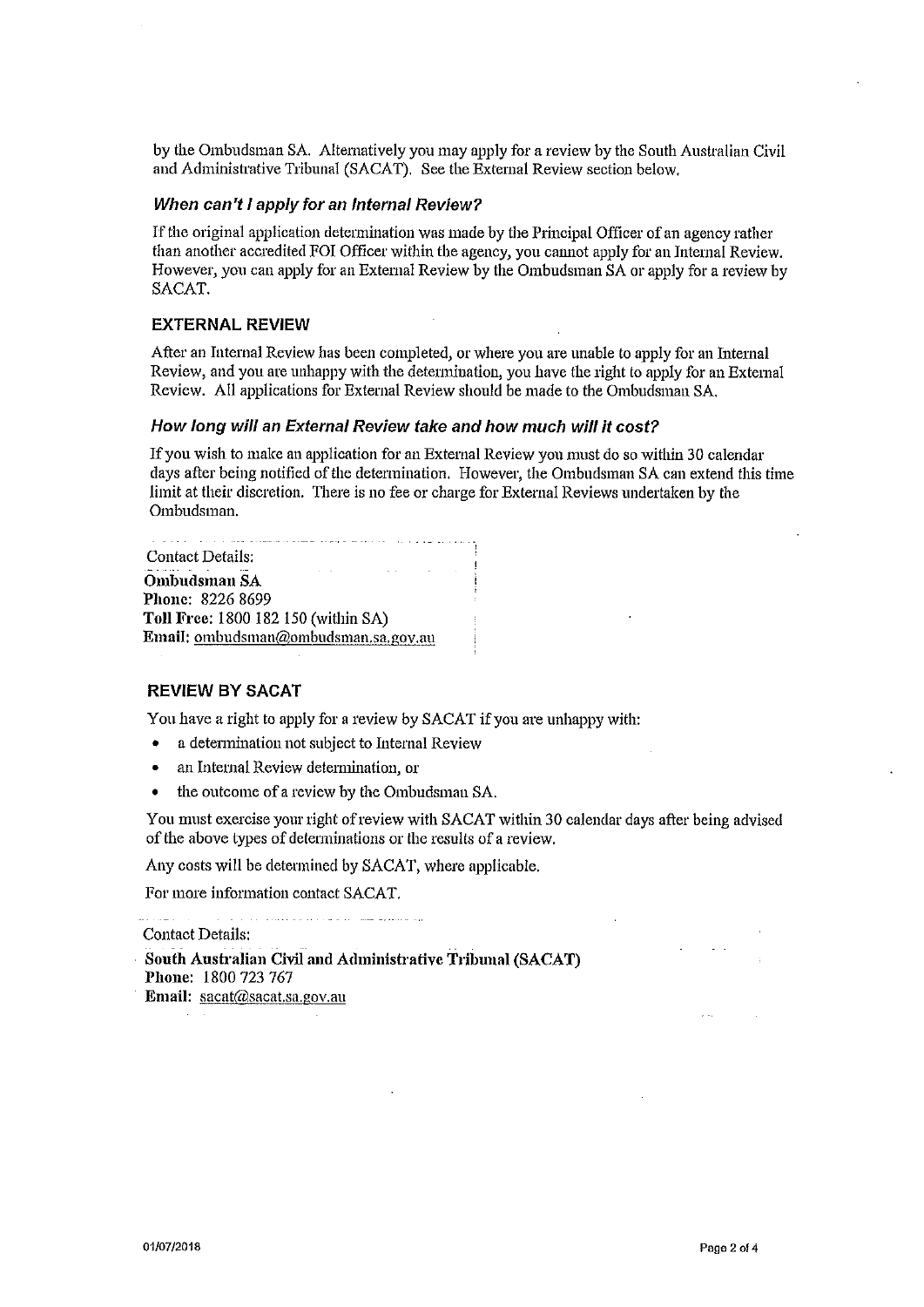# FOI APPLICATION FORM

# For Internal Review of a Determination

Under sections 29 & 38 of the South Australian Freedom of Information Act 1991

Please read the attached 'FOI Fact Sheet -- Your Rights to Review and Appeal' before completing and lodging your Internal Review application

|          | To the Principal Officer                                                                                           |  |  |  |  |
|----------|--------------------------------------------------------------------------------------------------------------------|--|--|--|--|
|          | Name of the Agency:                                                                                                |  |  |  |  |
|          |                                                                                                                    |  |  |  |  |
|          | <b>Details of Applicant</b>                                                                                        |  |  |  |  |
| Surname: |                                                                                                                    |  |  |  |  |
|          | Given Names:                                                                                                       |  |  |  |  |
|          | Australian Postal Address:                                                                                         |  |  |  |  |
| Suburb:  | Post Code:                                                                                                         |  |  |  |  |
|          | Emails (Optional):                                                                                                 |  |  |  |  |
|          | Contact phone numbers:<br><u> 1980 - John Stein, Amerikaansk politiker (</u>                                       |  |  |  |  |
|          | FOI Application Reference Number (if known):                                                                       |  |  |  |  |
|          | <b>Details of Internal Review</b>                                                                                  |  |  |  |  |
|          | I am not satisfied with a determination made by your agency and, therefore, seek a<br>review because:              |  |  |  |  |
|          | (Please place a tick in the appropriate box)                                                                       |  |  |  |  |
| П        | I have been refused access to a document                                                                           |  |  |  |  |
| П        | I have been refused access to part of a document                                                                   |  |  |  |  |
| П        | I have been refused a request to amend a personal document                                                         |  |  |  |  |
| П        | I have been given access to a document but access has been deferred                                                |  |  |  |  |
| П        | I am a third party specified in the documents but have not been consulted about<br>giving access to another person |  |  |  |  |
|          | I have been consulted but disagree with the determination to release the documents                                 |  |  |  |  |
|          |                                                                                                                    |  |  |  |  |
|          |                                                                                                                    |  |  |  |  |
|          |                                                                                                                    |  |  |  |  |
|          |                                                                                                                    |  |  |  |  |

 $\mathbf{r}$  $\bar{\gamma}$ 

 $\sim 10^{10}$